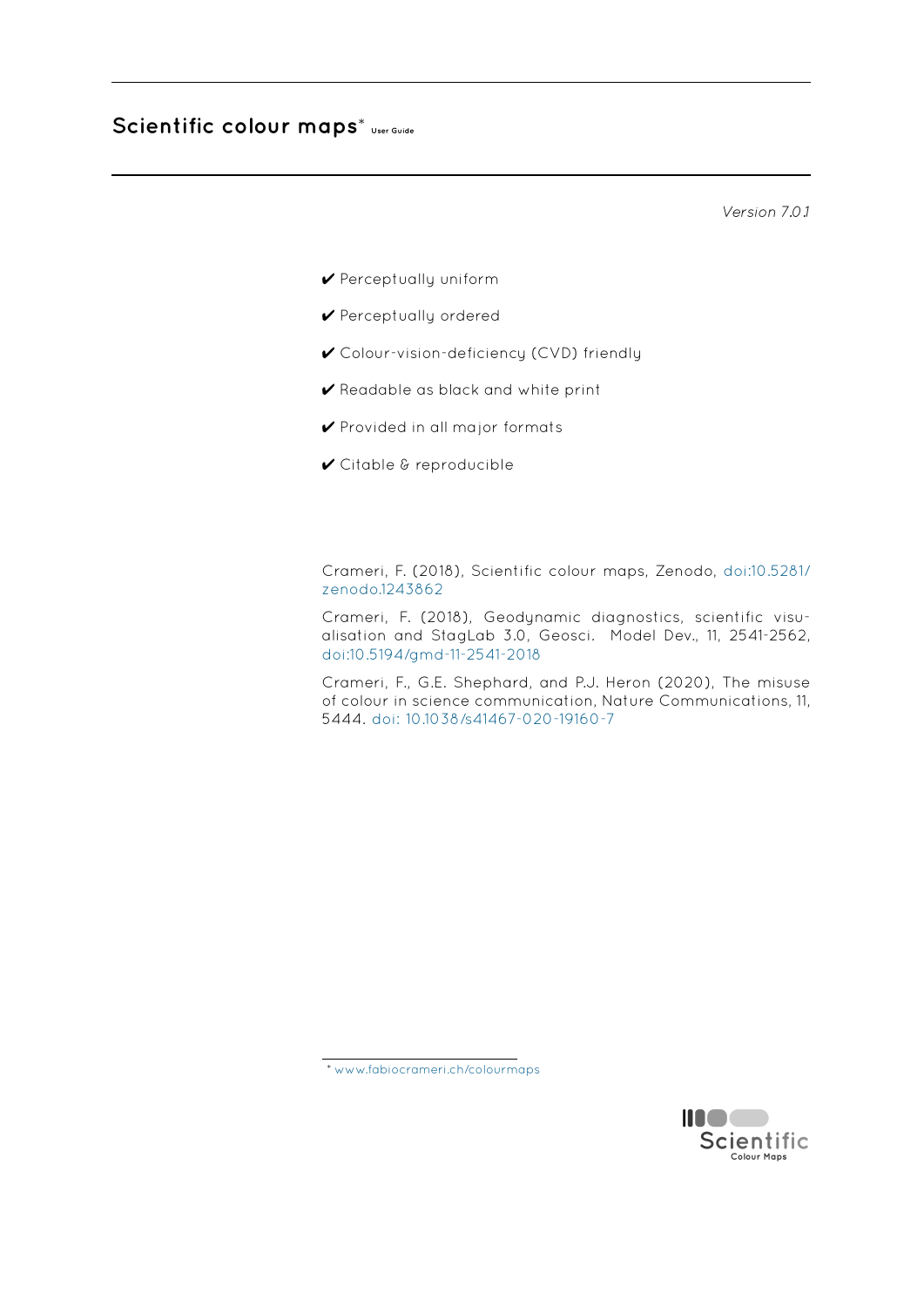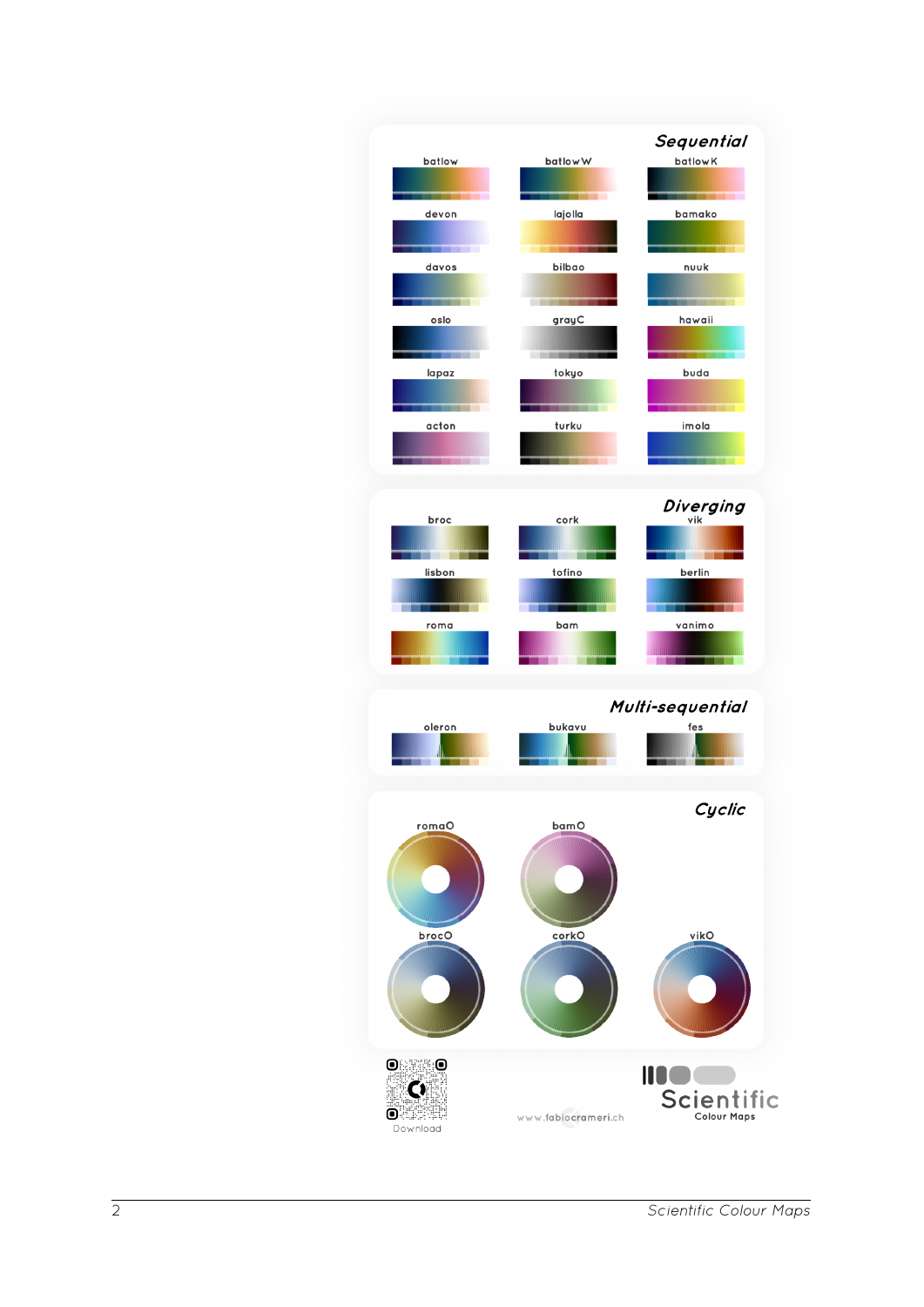| 1              | <b>Creators &amp; sources of inspiration</b> | 4  |  |
|----------------|----------------------------------------------|----|--|
| $\overline{2}$ | 5<br>Acknowledgement                         |    |  |
| 3              | <b>Instructions</b>                          | 6  |  |
|                | 3.1                                          | 6  |  |
|                | 3.2                                          | 6  |  |
|                | 3.3                                          | 6  |  |
|                | 3.4<br>COMSOL Multiphysics                   | 6  |  |
|                | 3.5                                          | 6  |  |
|                | 3.6                                          | 6  |  |
|                | 3.7                                          | 6  |  |
|                | 3.8<br>GIMP/Inkscape                         | 7  |  |
|                | 3.9                                          | 7  |  |
|                |                                              | 7  |  |
|                | 3.11                                         | 7  |  |
|                |                                              | 8  |  |
|                | 3.13                                         | 8  |  |
|                | 3.14 Mathematica                             | 8  |  |
|                | 3.15                                         | 9  |  |
|                |                                              | 9  |  |
|                | 3.17                                         | 9  |  |
|                |                                              | 9  |  |
|                |                                              | 10 |  |
|                |                                              | 10 |  |
|                |                                              | 10 |  |
|                |                                              | 10 |  |
|                |                                              | 12 |  |
|                |                                              | 12 |  |
|                |                                              | 12 |  |
|                |                                              | 12 |  |
| 4              | Software with built-in versions              | 13 |  |
| 5              | <b>References</b>                            | 13 |  |
| 6              | <b>Version history</b>                       | 13 |  |
| 7              | License                                      | 15 |  |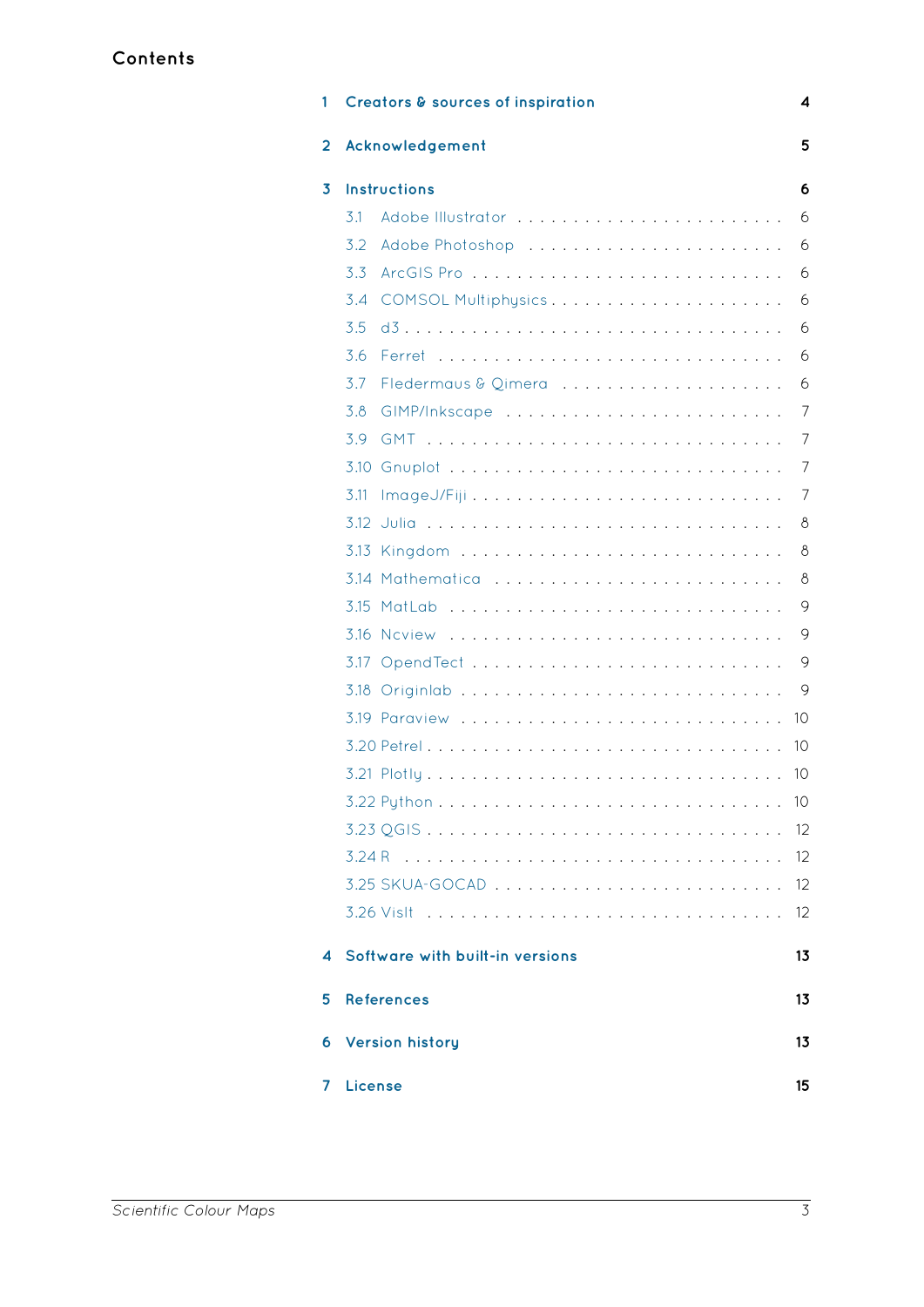<span id="page-3-0"></span>Creator: Fabio **Crameri** Contributors: Grace **Shephard** – Conversion to .cpt and .ase formats, promotion of Scientific colour maps, and other contributions Phil **[Heron](https://www.fabiocrameri.ch/contact.php)** – Promotion of Scientific colour maps Clint **[Conrad](http://www.mn.uio.no/geo/english/people/aca/ceed/gracees/)** – Wider compatibility of .cpt format Matteo **Albano** – Conversion to .clr format; QGIS compatibility [Casper](https://philheron.com) **Pranger** – Mathematica compatibility Alexis **[Plunde](http://www.mn.uio.no/geo/english/people/aca/ceed/clinton/)r** – Wider compatibility of .xml format [Krister Stræte](https://twitter.com/matteo_albano?lang=en) **Karlsen** – User instruction for use with python [Philippe](https://www.erdw.ethz.ch/en/people/profile.html?persid=205634) **Rivière** – Conversion instruction for d3 **Emilia** [– Plotly](https://sites.google.com/site/alexisplunder) versions [Thomas Lin](http://www.mn.uio.no/geo/english/people/aca/ceed/krikarls/) **Pedersen** – The 'scico' package for use with R Paul [Wessel](https://twitter.com/recifs?lang=en) - Built-in version for 'GMT' [Wolfga](https://twitter.com/mathinpython?lang=en)ng Schwanghart - Built-in version for 'TopoToolbox' Chad **[Greene](https://twitter.com/thomasp85?lang=en)** – MatLab file exchange version [Sean](http://www.soest.hawaii.edu/GG/people/gg_profile_wessel_p.html) **Trim** – Conversion to .pal format [George Edward](https://twitter.com/wschwanghart?lang=en) **Campbell** – Conversion to .lut format [Christophe](http://www.chadagreene.com) Leterrier - NeuroCyto LUTs Fiji add-on [Kirstie](http://www.seantrim.com) **Wright** – User instruction for use with Petrel Craig **Williams** [– Style file](https://twitter.com/geobellward) for ArcGIS Pro [Jennifer](https://twitter.com/christlet) Levett - Conversion to SKUA-GOCAD .xcmap format Sam **[Hatfield](http://www.rocksandwiggles.com)** – Conversion to Ncview .ncmap format Patrick **[Brockm](https://twitter.com/williamscraigm)ann** – Conversion to Ferret .spk format [Thomas](http://www.mirageoscience.com) **Morrow** – Conversion to QPS .cmap format Mark **[Wieczor](https://samhatfield.co.uk/)ek** – Import init file for Python Anthony **[Jamelot](https://github.com/PBrockmann)** – Additions to import init file for Python Andy **[Emery](https://twitter.com/thethomasmorrow)** – Conversion to Kingdom .clm and .clb format [Benjamin](http://www.oca.eu/fr/mark-wieczorek) **Witschas** – Conversion to Originlab .pal format [Steven](mailto:jamelot@labogeo.pf) **Reddy** – Conversion to Photoshop .grd format [Callum](https://twitter.com/AndyDoggerBank) **Rollo** – Python package via pip and anaconda Pierre [Lanari](https://www.dlr.de/pa/desktopdefault.aspx/tabid-2357/3477_read-19538/sortby-lastname/) - Built-in version for 'XMapTools' [Kaspar](http://www.geoscienceatomprobe.org/contact.html) **Merz** – Importable package for 'OpendTect' [Fabrizio](https://github.com/callumrollo) Magrini - Built-in version for 'SeisLab'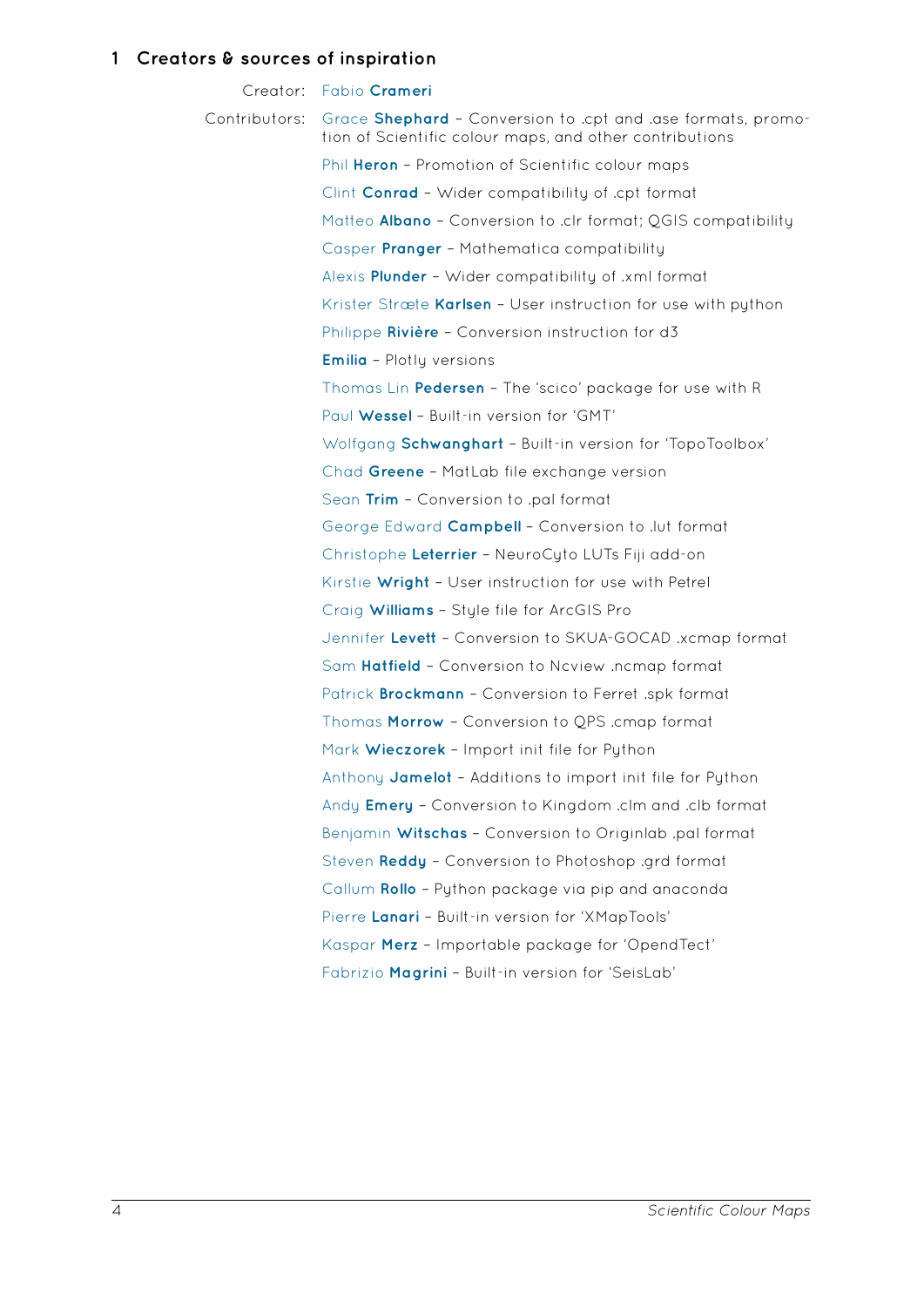The '**endrainbow**' campagn initiated by Ed Hawkins.

The **Colorbrewer** colour maps, the **MPL** colour maps, the **cividis** colour map, the **CMOcean** colour maps, and the **CET** colour maps.

Peter **Kovesi**['s work, in parti](http://www.climate-lab-book.ac.uk/2014/end-of-the-rainbow/)cular, has helped to develop the Scientific colour maps: some of the many excellent, openly accessible scripts [were used as a b](http://colorbrewer2.org)asis [for the applied](https://bids.github.io/colormap/) colour-map [diagnostics](https://doi.org/10.1371/journal.pone.0199239.s002) an[d to make the file conv](https://matplotlib.org/cmocean/)ersion t[o .tbl and .act for](https://peterkovesi.com/projects/colourmaps/)[mats.](https://www.peterkovesi.com)

# **2 Acknowledgement**

**!** *→* Please acknowledge the free use of the colour maps.

<span id="page-4-0"></span>e.g., "*The Scientific colour map batlow (Crameri 2018) is used in this study to prevent visual distortion of the data and exclusion of* readers with colour-vision deficiencies (Crameri et al., 2020)."

- The software : **Crameri, F. (2018a), Scientific colour maps. Zenodo. http:// doi.org/10.5281/zenodo.1243862**
- The research : **Crameri, F., G.E. Shephard, and P.J. Heron (2020), The misuse of colour in science communication, Nature Co[mmuni](http://doi.org/10.5281/zenodo.1243862)[cations, 11, 5444.](http://doi.org/10.5281/zenodo.1243862) doi: 10.1038/s41467-020-19160-7**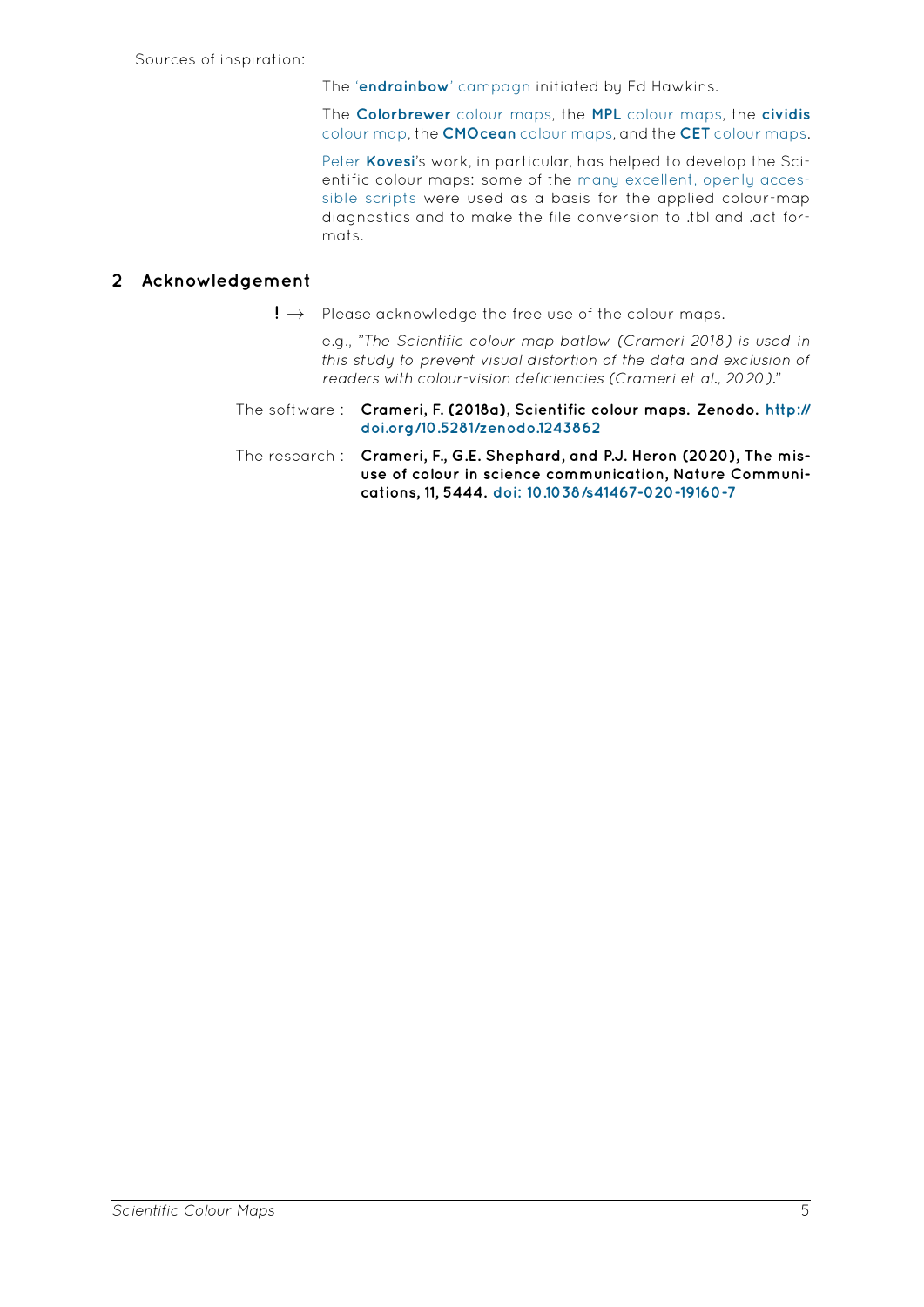#### **3.1 Adobe Illustrator**

3.1.1 .ase format

<span id="page-5-1"></span><span id="page-5-0"></span>The .ase format to read into Adobe Illustrator provided by Grace Shephard can be found at: www.fabiocrameri.ch/colourmaps. To import the colour palettes, go to: Adobe Illustrator > Open New File > Window > Swatches > Swatches Library Menu > Other Library > #.ase

# **3.2 Adobe Photoshop**

3.2.1 .grd format

<span id="page-5-2"></span>The .grd format to read into Adobe Photoshop provided by Steven Reddy can be found at: www.geoscienceatomprobe.org/ downloads.html

# **3.3 ArcGIS Pro**

## 3.3.1 style file

<span id="page-5-3"></span>Download the style file for the ArcGIS Pro provided by Craig Williams on https://www.arcgis.com/home/.

# **3.4 COMSOL Multiphysics**

# 3.4.1 .txt format

<span id="page-5-4"></span>Put the .txt colour map files in COMSOL4.0a > data > colortables (adjust version number, if necessary) Then restart COMSOL and the Scientific colour maps should be available within the program.

# **3.5 d3**

3.5.1 .xml format

<span id="page-5-5"></span>An instruction to convert the .xml format to d3's internal representation is provided by Philippe Rivière at https://beta.observablehq .com/@fil/colormaps.

# **3.6 Ferret**

## 3.6.1 .spk format

<span id="page-5-6"></span>To use the .spk colour map files in Ferret, follow the instructions given on the official homepage: https://ferret.pmel.noaa.gov/Ferret/ documentation/users-guide/customizing-plots/COLOR#\_VPID\_247.

## **3.7 Fledermaus & Qimera**

## 3.7.1 .cmap format

<span id="page-5-7"></span>To use the .cmap colour map files in the QPS software Fledermaus and Qimera, download the external package from www.fabiocrameri.ch/colourmaps or via the direct link.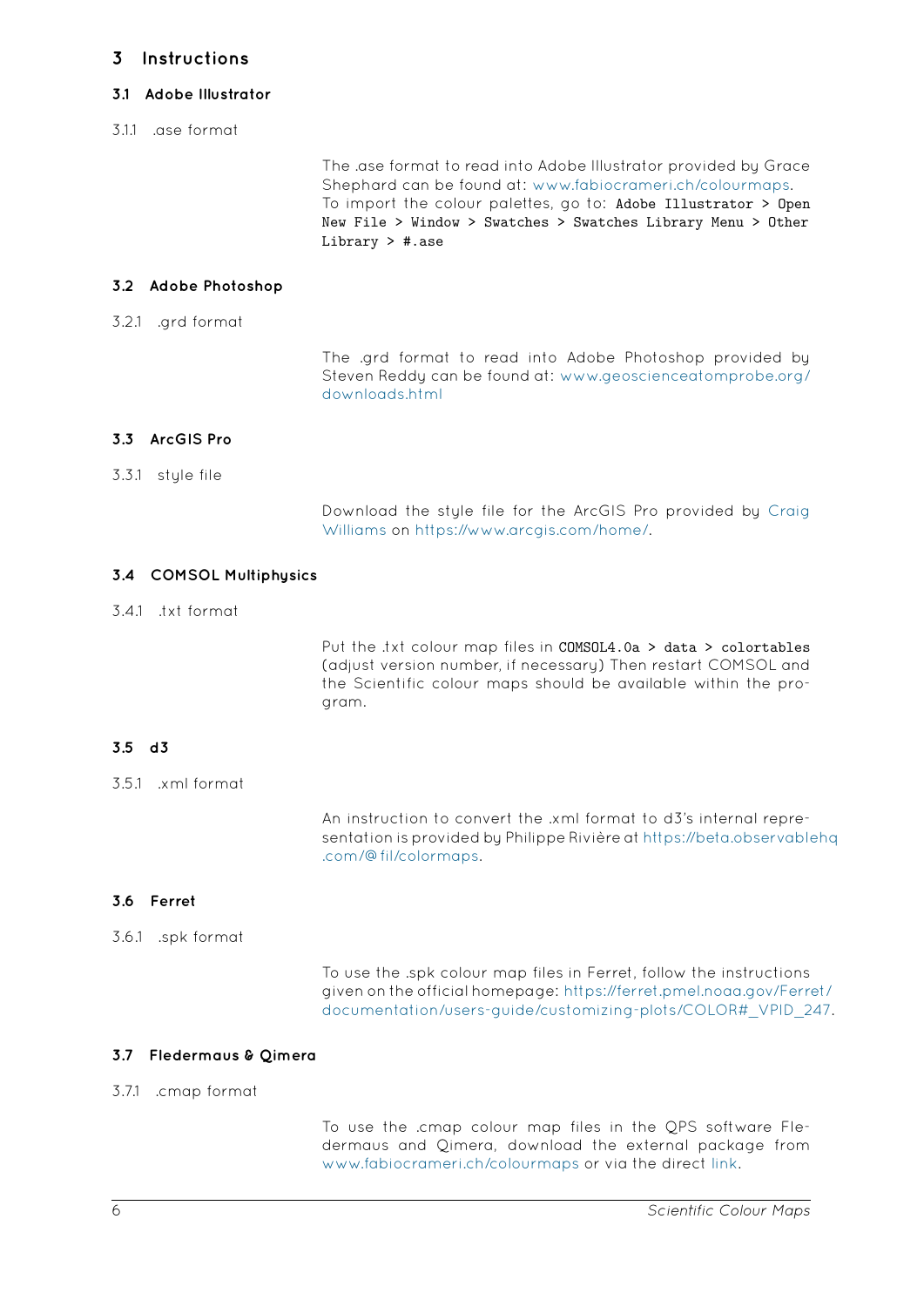<span id="page-6-1"></span><span id="page-6-0"></span>

|                                 | To import the .gpl palettes, launch GIMP and go to Windows ><br>Dockable Dialogs > Palettes to open the Palettes dialog. Then<br>right-click anywhere on the list of palettes and select Import<br>Palette. In the *Import a New Palette* dialog, select the *Palette<br>file* radio button and then the button just to the right of the<br>folder icon. |
|---------------------------------|----------------------------------------------------------------------------------------------------------------------------------------------------------------------------------------------------------------------------------------------------------------------------------------------------------------------------------------------------------|
|                                 | Then, navigate to and select the desired .gpl file in the corre-<br>sponding folder. Clicking the *Import* button will add the scien-<br>tific colour map to the existing list of palettes.                                                                                                                                                              |
| 3.9<br><b>GMT</b>               |                                                                                                                                                                                                                                                                                                                                                          |
|                                 | Note: GMT 6.0.0 and later offers built-in Scientific colour maps<br>(see Section 4).                                                                                                                                                                                                                                                                     |
| 3.9.1<br>.cpt format            |                                                                                                                                                                                                                                                                                                                                                          |
|                                 | The file davos.cpt can be resampled for a given z-value range<br>with the Generic Mapping Tools (GMT; http://www.generic-mapping-<br>tools.org) command "makecpt".                                                                                                                                                                                       |
|                                 | For example to resample for an array from -2000 to 2000 in 100<br>increments you could generate a new file with:                                                                                                                                                                                                                                         |
|                                 | \$makecpt -Cdavos.cpt -T-2000/2000/100 > davos_resampled.cpt                                                                                                                                                                                                                                                                                             |
| 3.10<br>Gnuplot                 |                                                                                                                                                                                                                                                                                                                                                          |
| 3.10.1 .pal format              |                                                                                                                                                                                                                                                                                                                                                          |
|                                 | Launch the Gnuplot shell and load the specific .pal file (e.g., bat-<br>low) into Gnuplot with:                                                                                                                                                                                                                                                          |
|                                 | user@computer gnuplot<br>gnuplot> load "batlow.pal"                                                                                                                                                                                                                                                                                                      |
| 3.11 ImageJ/Fiji                |                                                                                                                                                                                                                                                                                                                                                          |
| .lut format<br>3.11.1           |                                                                                                                                                                                                                                                                                                                                                          |
|                                 | The .lut colour-map file (e.g., *batlow.lut*) can be imported to<br>ImageJ or Fiji by placing it in the *luts* folder (to reveal folder<br>location in Fiji: File > Show Folder > LUTs). Upon restart of Im-<br>ageJ, the scientific colour map(s) should then be available under<br>Image > Lookup Tables.                                              |
|                                 | Alternatively, the colour-map .lut file may be applied using either<br>(a) File > Open, (b) File > Import > LUT, or (c) drag and drop<br>the .lut file onto the ImageJ window. To view available LUTs:<br>Image > Color > Display LUTs.                                                                                                                  |
| 3.11.2<br>NeuroCyto LUTs add-on |                                                                                                                                                                                                                                                                                                                                                          |
|                                 | Detailed information about how to use a simple add-on that adds                                                                                                                                                                                                                                                                                          |

<span id="page-6-3"></span><span id="page-6-2"></span>Detailed information about how to use a simple add-on that adds a handy LUTs drop-down menu to the Fiji user interface is given on https://forum.image.sc/t/neurocyto-luts-update-site/26244.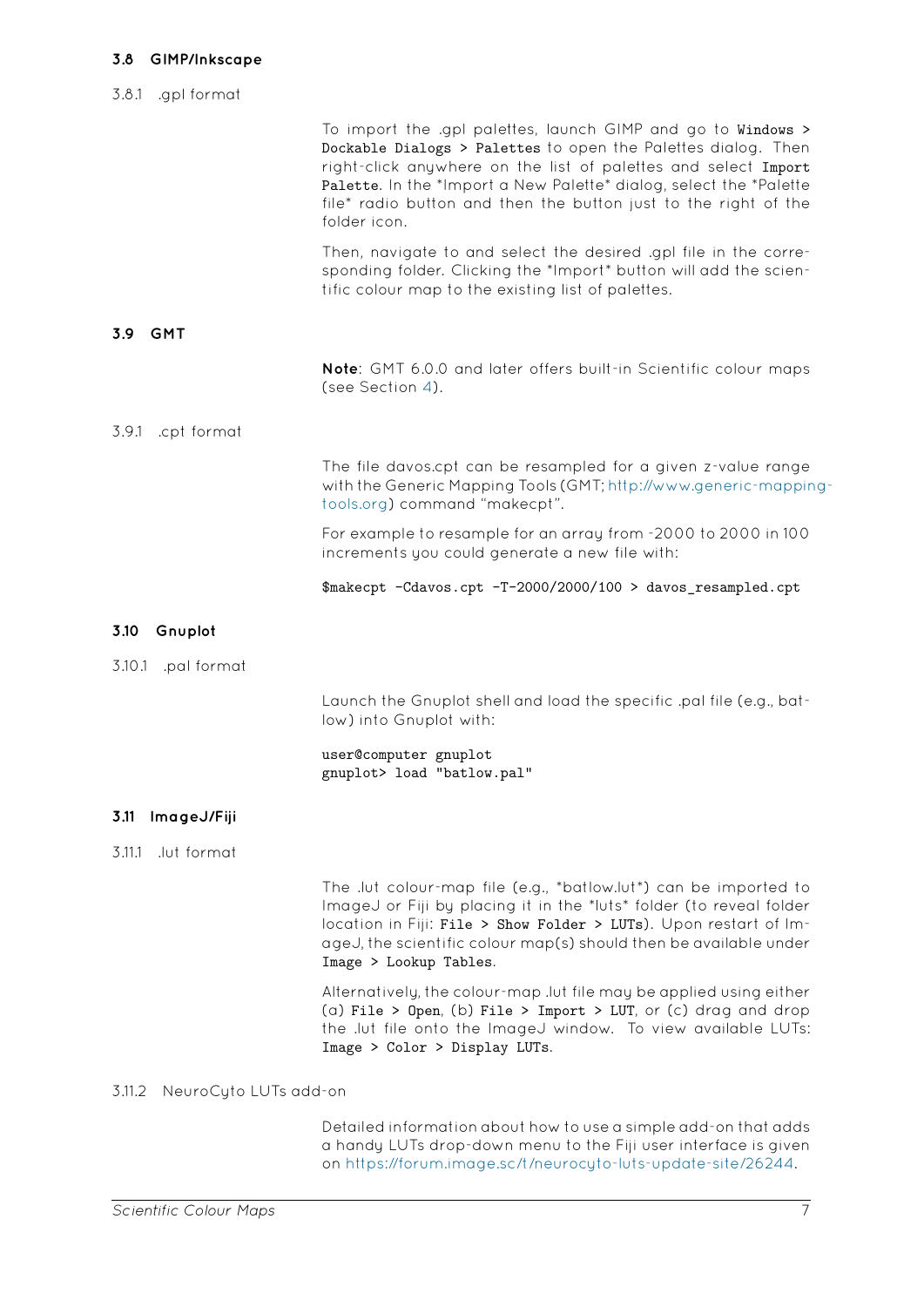<span id="page-7-0"></span>The programming language Julia has built in Scientific colour maps in its colour map libraries, which makes them readily useable. The Julia file containing the colour maps is scicolor.jl: github.com/JuliaGraphics/ColorSchemes.jl/tree/master/data.

# **3.13 Kingdom**

3.13.1 .clm format

<span id="page-7-1"></span>On any screen, select Show color bar from the toolbar. Above the colour bar that appears, select Select?, then under Files of type choose Color Bars (\*.CLM), then navigate to the location the colour-map files are stored.

The continuous Scientific colour maps are also provided externally in Kingdom's native file format, .clb, for easier implementation. The .clb files are available separately on www.fabiocrameri.ch/ colourmaps. To import them in Kingdom, select, on any screen, Show color bar from the toolbar. Above the colour bar that appears, select Select?, then navigate to the location the colourmap files are stored.

# **3.14 Mathematica**

3.14.1 .mat format

```
ColorMapSuitePath = "/Path/To/ColourMapSuite/";
ColorMapSuite[name_String] := ColorMapSuite[name, -1]
ColorMapSuite[name_String, el_] := With[{
   list =
   Transpose@{Subdivide[0, 1, 255],
      RGBColor @@@
       First@Import[
         ColorMapSuitePath <> "/" <> name <> "/" <> name <> ".mat"]}
   },
  Blend[list, {##}[[el]]] &
  ]
```
The function call ColorMapSuite<sup>["</sup>name",  $i = -1$ ] returns a lambda function whose ith argument is used to define color (see the Manual for ColorFunction for details). "name" should be replaced with the name (in quotes) of the color scheme, e.g. "davos". Be sure to set the variable ColorMapSuitePath to the path where your ColorMapSuite is installed.

General rules are:

- 1D plots of 1D functions/data: no (default) argument \*i\* suffices
- 2D plots of 2D functions/data: no (default) argument \*i\* suffices
- 3D plots of 2D functions/data: use \*i\* = 3
- 3D plots of 3D functions/data: use \*i\* = 4 (results might be worse than default Mathematica color functions, possibly due to lack of surface normal mapping)

```
ContourPlot[Sin[x] Sin[y], {x, 0, 2 Pi},
{y, 0, 2 Pi}, ColorFunction -> ColorMapSuite["davos"]]
```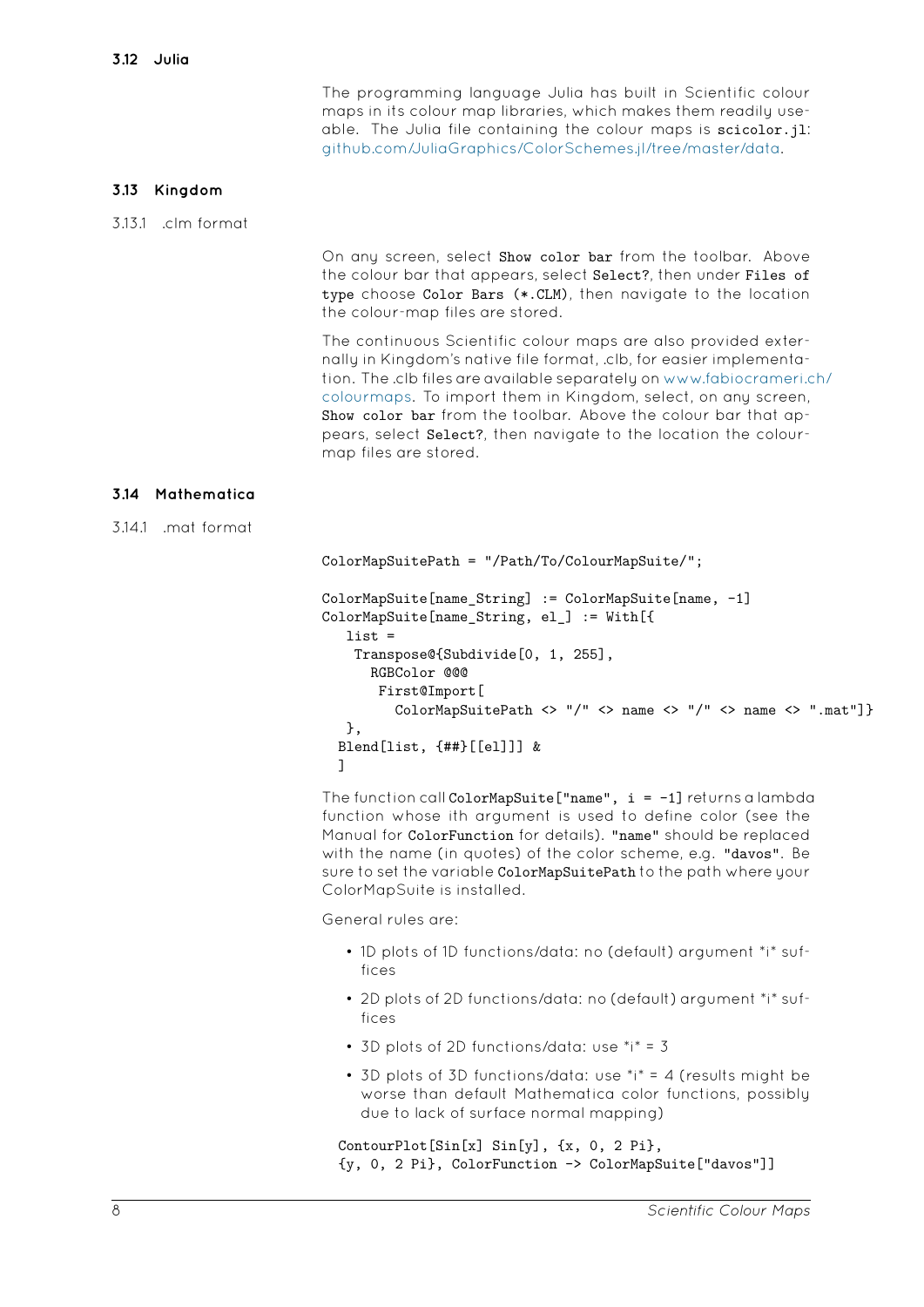#### 3.15.1 .mat format)

<span id="page-8-0"></span>Load the colour map into MatLab, either by adding the .mat file to the MatLab search path and using the command:

#### load('davos.mat');

or by specifying the full file path to the .mat file:

#### load('~/work/Colormaps/davos.mat');

Then use it, for example, with:

figure(1) colormap(davos) colorbar

## 3.15.2 File-exchange app

A convenient MatLab package provided by Chad Greene containing the full scientific colour-map suite is available on MatLab file exchange.

## **3.16 Ncview**

3.16.1 .ncmap format

<span id="page-8-1"></span>The colour map .ncmap files can live in the following places:

1. NCVIEW\_LIB\_DIR, which is determined at installation time. A reasonable choice is /usr/local/lib/ncview.

2. In a directory named by the environmental variable NCVIEWBASE.

3. If there is no environmental variable NCVIEWBASE, then in \$HOME.

4. In the current working directory.

Then when you open Ncview, it should automatically have all of the colour maps available.

## **3.17 OpendTect**

For Import to OpendTect follow these steps:

<span id="page-8-2"></span>1. Download the OpendTect package by Kaspar Merz from this direct link or via the separate link on www.fabiocrameri.ch/ colourmaps under the section "Usable with:"

- 2. Click on Survey/Manage/ColorTables...
- 3. Click on Import...
- [4. Select](https://www.fabiocrameri.ch/ws/media-library/59b423083e6f4028b3027eeb20148bbd/crameri_opendtect.txt) file; navigate to directory and [open this file](https://www.fabiocrameri.ch/colourmaps)
- [5. Select de](https://www.fabiocrameri.ch/colourmaps)sired colour maps
- 6. Import

## **3.18 Originlab**

3.18.1 .pal format

<span id="page-8-3"></span>To use the .pal colour map files in the Originlab software, download the external package from www.fabiocrameri.ch/colourmaps or via the direct link. The .PAL files can then be copied to the origin palette folder and used similarly to the Originlab default color palettes.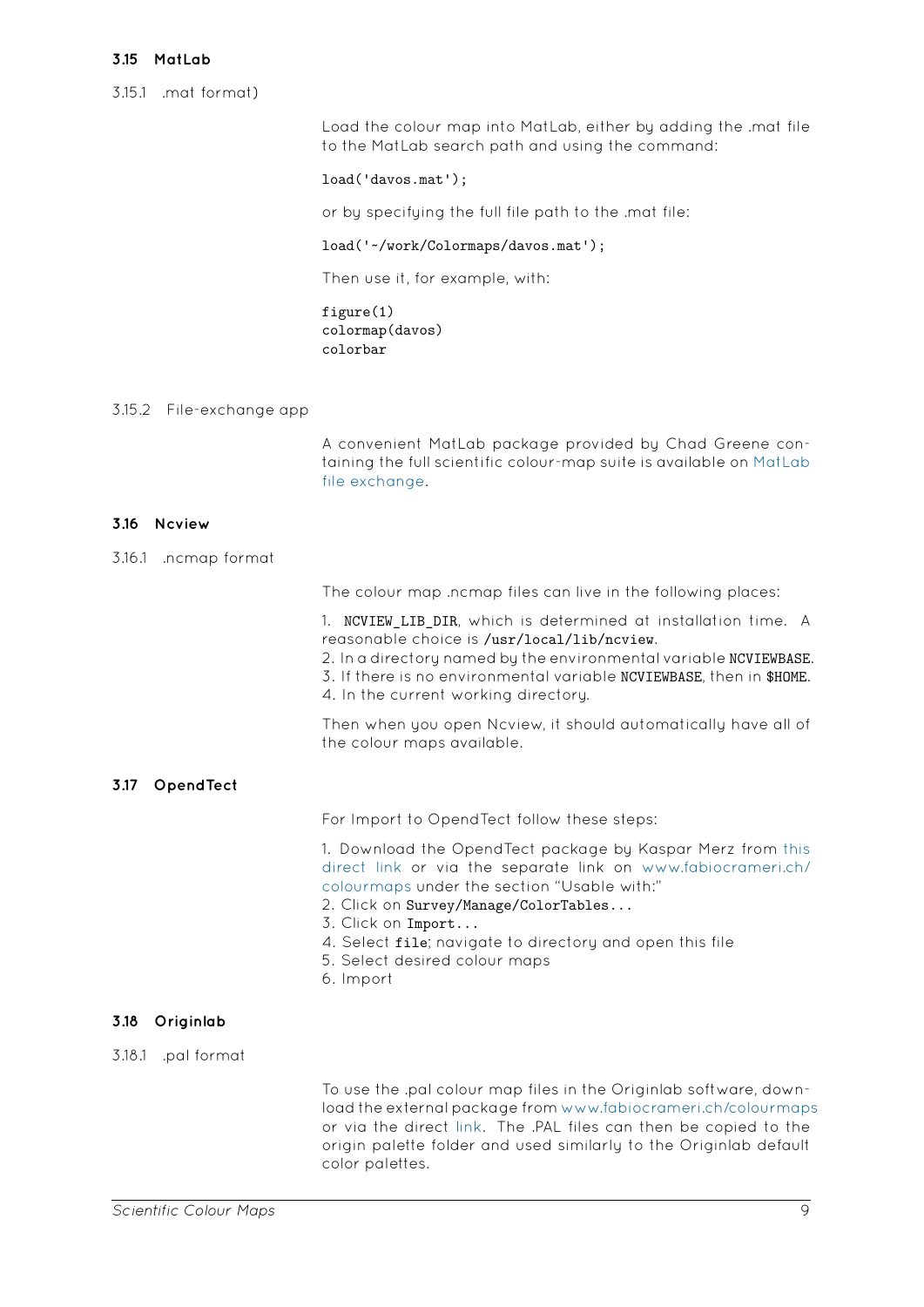<span id="page-9-0"></span>Using Scientific colour maps in Paraview is done via the following procedure:

Click Edit color map panel. Once the colour map settings open, click the folder with the heart (i.e., Choose Preset), then Import, and then choose the PARAVIEW.xml format (e.g., batlow\_PARAVIEW.xml). The colour map is now loaded and saved in Paraview, so one can now simply search for the colour map name (e.g., batlow) in the search field for the colour maps. Click on the desired colour map and hit Apply.

#### **3.20 Petrel**

3.20.1 .alut format

<span id="page-9-1"></span>To import colour maps, select the templates pane and colour tables folder.

Then select the folder to import into (or insert a new folder) and right click import on selection.

Select colour tables (alut files) (\*.alut) to view and select all suitable colour maps for import.

Accept default settings trim colour control points and trim opacity control points and finally use as any other colour table within Petrel.

## **3.21 Plotly**

3.21.1 .py format

<span id="page-9-2"></span>Plotly versions of the Scientific colour maps are provided by Emilia are available at https://github.com/empet/scientific-colorscales.

The plotly Scientific colour maps (see the file scicolorscales.py) were created by converting the provided .py file of each colour map.

Direct applications and some scientific tests are illustrated in this Jupyter Notebook: http://nbviewer.jupyter.org/github/empet/ scientific-colorscales/blob/master/Tests-for-scientific-colorscales.ipynb.

# **3.22 Python**

3.22.1 Package (pip and a[naconda\)](http://nbviewer.jupyter.org/github/empet/scientific-colorscales/blob/master/Tests-for-scientific-colorscales.ipynb)

<span id="page-9-3"></span>The convenient python package, https://pypi.org/project/cmcrameri/, by Callum Rollo is available through pip and anaconda.

Install with pip:

pip install cmcrameri

Install with conda:

conda config --add channels conda-forge conda install cmcrameri

Usage example: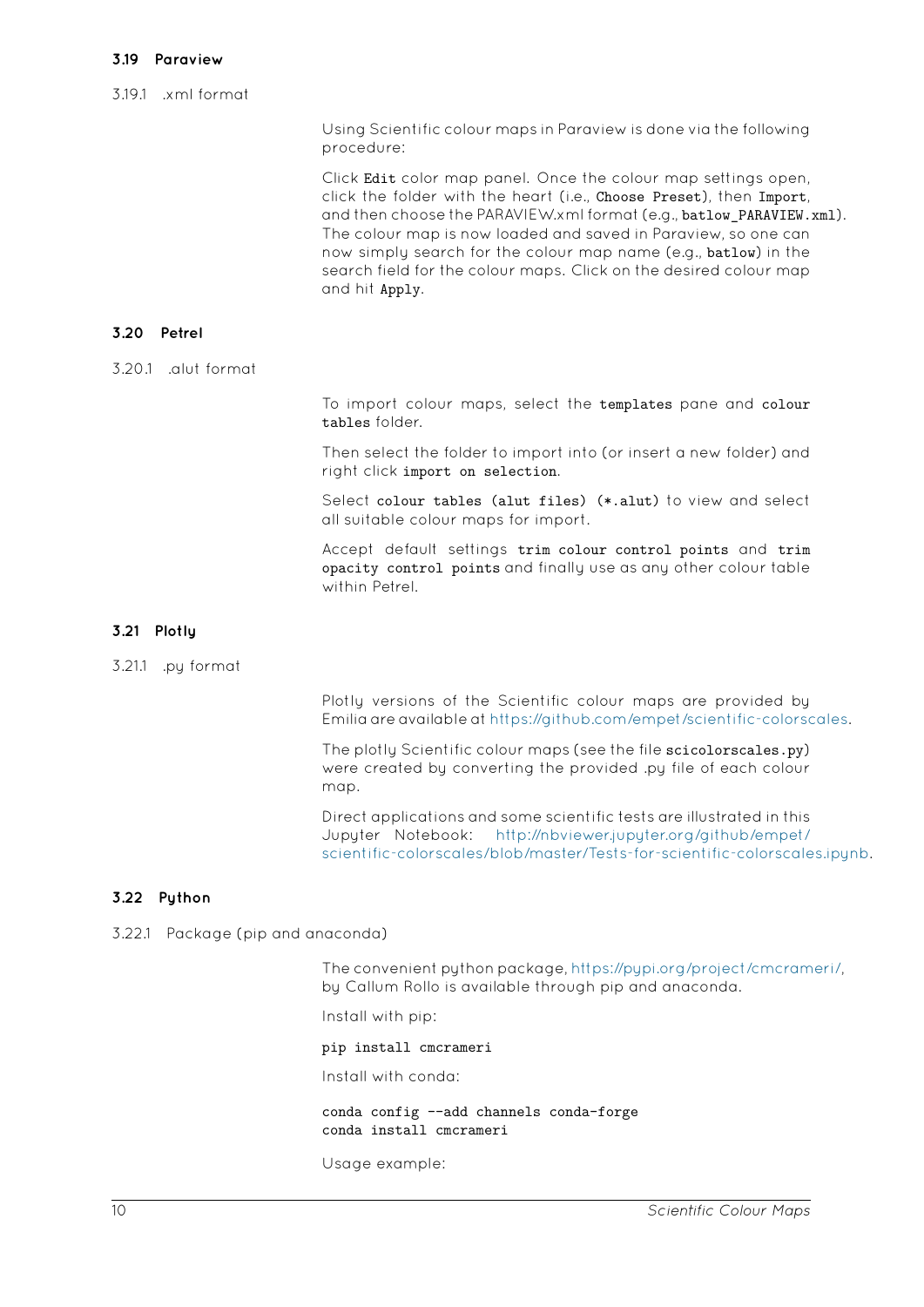|        |                  | from cmcrameri import cm<br>import matplotlib.pyplot as plt<br>import numpy as np<br>$x = npu$ inspace(0, 100, 100)[None, :]<br>plt.imshow(x, aspect='auto', cmap=cm.batlow) # or any other colourmap<br>plt.axis('off')<br>plt.show()                                                                                                          |
|--------|------------------|-------------------------------------------------------------------------------------------------------------------------------------------------------------------------------------------------------------------------------------------------------------------------------------------------------------------------------------------------|
|        | 3.22.2 init file |                                                                                                                                                                                                                                                                                                                                                 |
|        |                  | A simple init file located in ScientificColourMaps7/+TOOLS/ can<br>be used to make the whole suite of colour maps readily avail-<br>able in python: Place the __init__.py file in the main directory<br>ScientificColourMaps7/ (adjust the single-digit version number<br>where necessary) and update your PYTHONPATH environment<br>like this: |
|        |                  | (for linux/bash)                                                                                                                                                                                                                                                                                                                                |
|        |                  | export PYTHONPATH=\$PYTHONPATH:/full/path/to/ScientificColourMaps7/                                                                                                                                                                                                                                                                             |
|        |                  | Adjust the single-digit version number where necessary.                                                                                                                                                                                                                                                                                         |
|        |                  | Then, in any python, you can import the palette collection, by<br>using import ScientificColourMaps7 as SCM7, which allows for<br>example commands like                                                                                                                                                                                         |
|        |                  | plt.imshow(some_data, cmap=SCM7.berlin)<br># Linear palette<br>plt.imshow(some_data, cmap=SCM7.berlin_r)<br># Reversed, linear<br>plt.imshow(some_data, cmap=SCM7.berlin25_r) # Reversed, 25 steps, discrete                                                                                                                                    |
|        |                  | Adjust the single-digit version number where necessary.                                                                                                                                                                                                                                                                                         |
| 3.22.3 | txt format.      |                                                                                                                                                                                                                                                                                                                                                 |
|        |                  | Step 1: Load colour-map data                                                                                                                                                                                                                                                                                                                    |
|        |                  | Load the colour-map data into Python using numpy.loadtxt():                                                                                                                                                                                                                                                                                     |
|        |                  | import numpy as np<br>$cm\_data = np.loadtxt("batlow.txt")$                                                                                                                                                                                                                                                                                     |
|        |                  | Step 2: Set up colour map                                                                                                                                                                                                                                                                                                                       |
|        |                  | Use matplotlib.colors.LinearSegmentedColormap() to create a<br>colour map that can be used with matplotlib.                                                                                                                                                                                                                                     |
|        |                  | from matplotlib.colors import LinearSegmentedColormap<br>batlow_map = LinearSegmentedColormap.from_list(?batlow?, cm_data)                                                                                                                                                                                                                      |
|        |                  | Complete example:                                                                                                                                                                                                                                                                                                                               |
|        |                  | import numpy as np<br>import matplotlib.pyplot as plt<br>from matplotlib.colors import LinearSegmentedColormap                                                                                                                                                                                                                                  |
|        |                  | $cm\_data = np.loadtxt("batlow_RGB(0-1).txt")$<br>batlow_map = LinearSegmentedColormap.from_list(?batlow?, cm_data)                                                                                                                                                                                                                             |
|        |                  | $x = npu$ . linspace(0, 100, 100) [None, :]<br>plt.imshow(x, aspect=?auto?, cmap=batlow_map)<br>plt.axis(?off?)<br>plt.show()                                                                                                                                                                                                                   |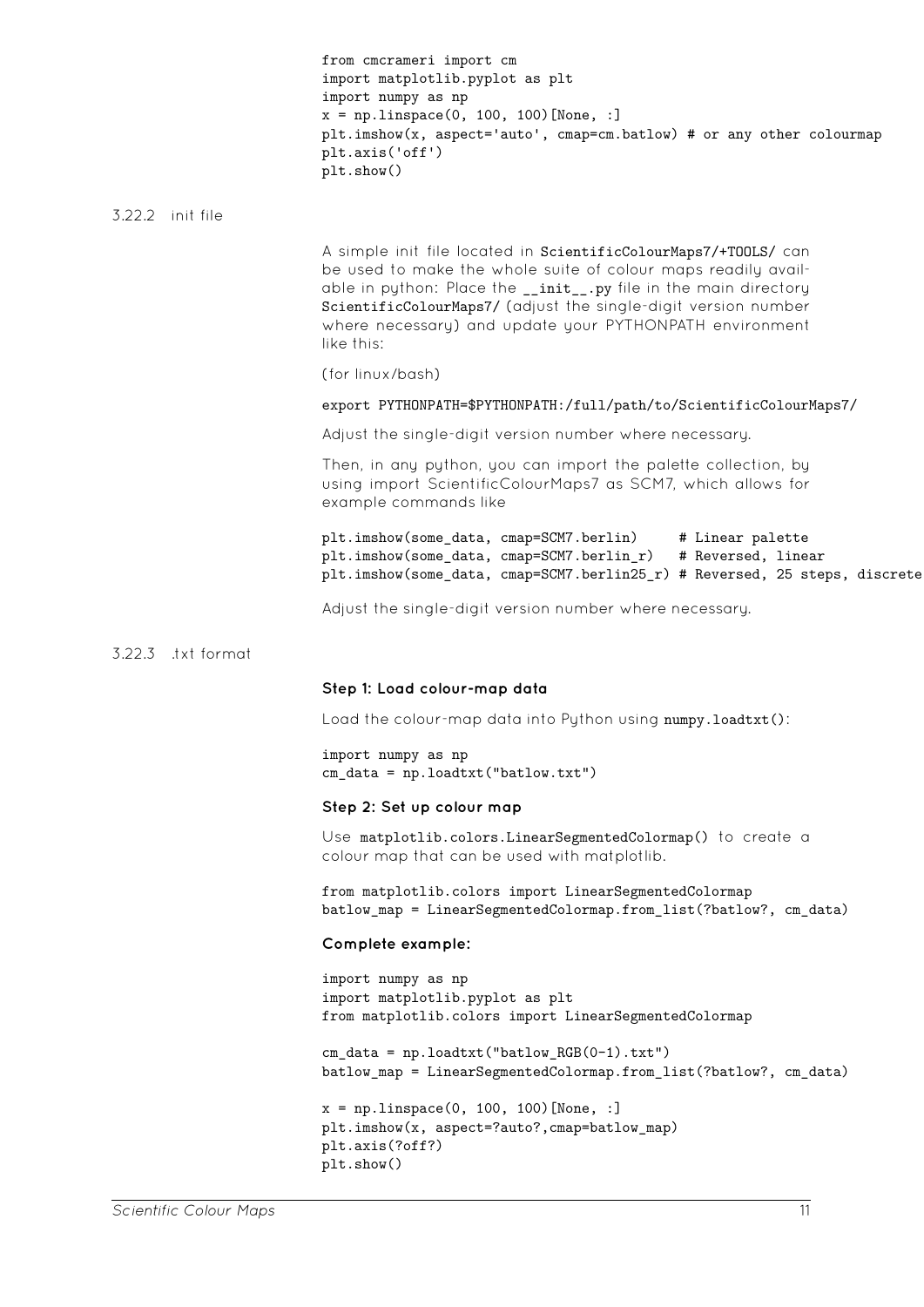The palettable library provides the Scientific colour maps (and other scientifically-derived colour maps) in a convenient way for use with e.g., matplotlib. Palettable is available on PyPI for installation via pip: pip install palettable. Palettable is compatible with [Python 2.6, 2.7, and](https://github.com/jiffyclub/palettable) Python 3. For more instructions see here.

# **3.23 QGIS**

|  | 3.23.1 .xml format |
|--|--------------------|
|  |                    |

<span id="page-11-0"></span>Load the colour map into QGIS in:

Settings > Style manager > Import/Export > Import symbol(s) > select the xxx\_QGIS.xml file.

# **3.24 R**

3.24.1 scico package

'scico' (https://travis-ci.org/thomasp85/scico) - pronounced as "psycho" – is a small package developed by Thomas Lin Pedersen that provides access to the Scientific colour maps within R. It provides colour palettes for 'ggplot2') without requiring 'ggplot2' [to be installed.](https://travis-ci.org/thomasp85/scico)

scico can be installed from CRAN with install.packages ('scico'). If you want the developme[nt versio](https://github.com/tidyverse/ggplot2)n then install directly from GitHub:

# install.packages("devtools") [devto](https://travis-ci.org/thomasp85/scico)ols::install\_github("thomasp85/scico")

For further details and user instructions are included in a README file within 'scico'.

## **3.25 SKUA-GOCAD**

3.25.1 .xcmap format

<span id="page-11-1"></span>To import a colormap into a SKUA-GOCAD project, navigate to File > Import > GOCAD Resources > Colormaps.

Alternatively, for advanced users, to include a colormap as a resource in all new projects, insert the .xcmap text into the \*colormaps.xml\* file located in \*/Gocad/lib/app-defaults.

# **3.26 VisIt**

3.26.1 .ct format

<span id="page-11-2"></span>The file davos.ct can imported to VisIt by placing the .ct file in the .visit directory, which can be found on macOS under e.g.,:

/Applications/VisIt.app/Contents/Resources/ ... ... 2.12.3/darwin-x86\_64/resources/colortables

The colour map should appear in the built-in list after VisIt has been restarted.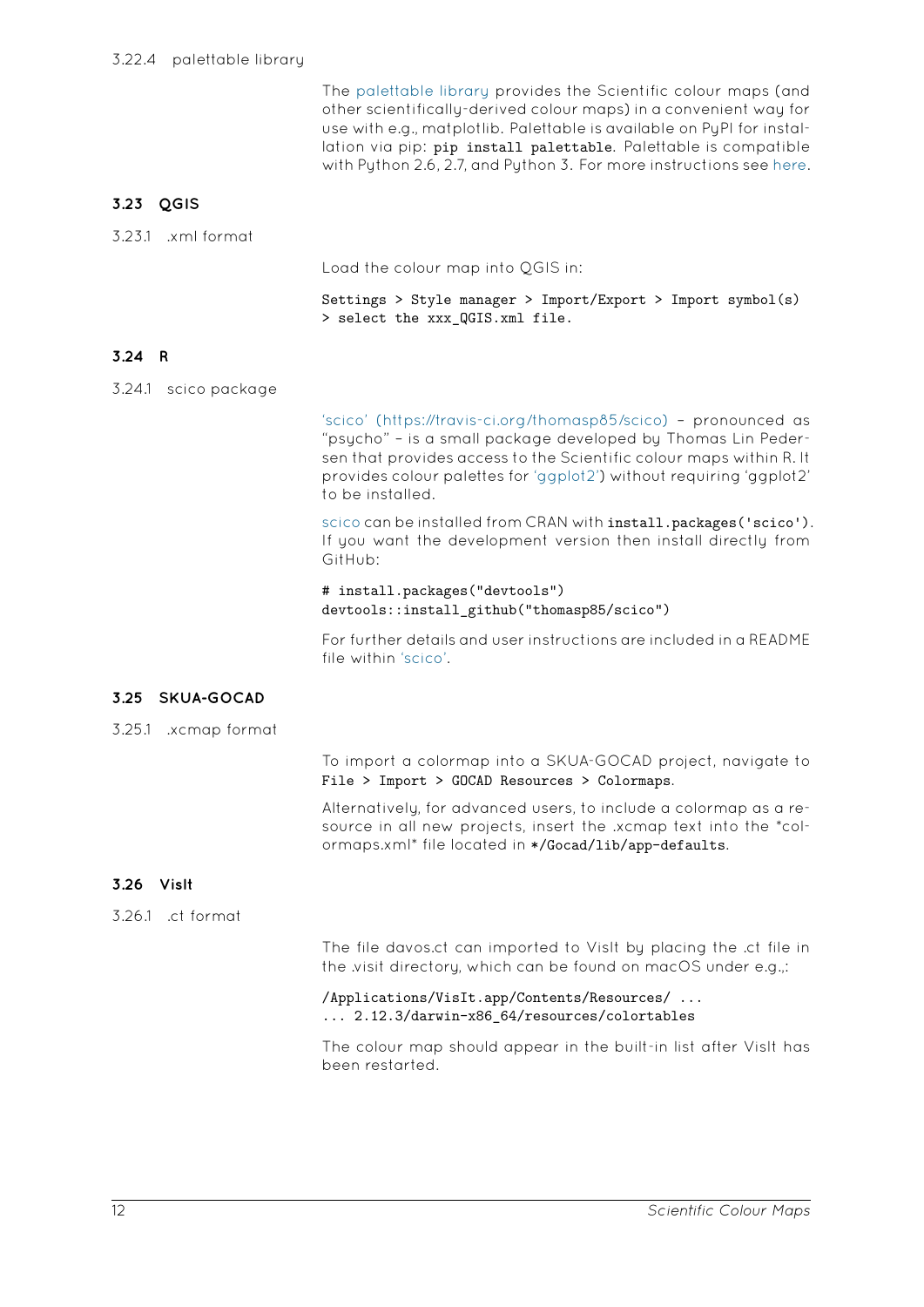- GMT 6.0 and later
- TopoToolbox 2.2 and later
- <span id="page-12-0"></span>• StagLab 3.0 and later
- [SubM](https://docs.generic-mapping-tools.org/latest/cookbook/cpts.html)achine
- [Geoscience A](https://topotoolbox.wordpress.com/2018/08/13/overview-of-scientific-colormaps/)NALYST 2.80 and later
- [Igor Pro](https://www.fabiocrameri.ch/staglab.php) 9.0 and later
- [XMapTools](https://www.earth.ox.ac.uk/~smachine/cgi/index.php) 3.4.2 and later
- [KDE LabPlot](http://www.mirageoscience.com/our-products/software-product/geoscience-analyst) 2.9 and later
- [Gen3sis](https://www.wavemetrics.com/products/igorpro) 1.5 and later
- [SeisLib](https://www.xmaptools.com/additional-tools-files/) 0.5.1 and later

# **5 References**

Inclu[ded colo](https://seislib.readthedocs.io/en/latest/seislib.colormaps.html)ur-map diagnostics are based on:

<span id="page-12-1"></span>**Kovesi (2015)**, Good Colour Maps: How to Design Them, CoRR, abs/1509.03700, http://arxiv.org/abs/1509.03700\* and related MatLab functions available at https://www.peterkovesi.com/ matlabfns/index.html#colour.

For further details see:

**Crameri, F. (2018)**, Geodyn[amic diagnostics, scientific visual](https://www.peterkovesi.com/matlabfns/index.html#colour)[isation and StagLab 3.0](https://www.peterkovesi.com/matlabfns/index.html#colour), *Geosci. Model Dev.*, 11, 2541-2562, doi:10.5194/gmd-11-2541-2018

**Crameri, F., G.E. Shephard, and P.J. Heron (2020)**, The misuse of colour in science communication, *Nature Communications*, 11, 5444. doi: 10.1038/s41467-020-19160-7

# **6 Version history**

| Version 1 : | Original colour-map suite (bilbao, broc, cork, davos, devon,<br>grayC, lajolla, oslo, vik) |
|-------------|--------------------------------------------------------------------------------------------|
| Version 2 : | Additional colour-map file formats (.ct, .py, .svg)                                        |
| Version 3 : | Additional colour-map file format (.txt)                                                   |
|             | Dark background palettes (berlin, lisbon, tofino)                                          |
|             | Additional sequential palettes (lapaz, tokyo, turku)                                       |
|             | Surface topography special palette (oleron)                                                |
|             | Seismic tomography special palette (roma)                                                  |
| Version 4 : | Additional sequential palettes (acton, bamako, buda, hawaii,<br>imola, nuuk)               |
|             | Scientific rainbow palette (batlow)                                                        |
|             | Additional colour-map file formats (xmlQGIS, .clr)                                         |
|             | Version 5: Discrete colour maps (e.g., batlow10)                                           |
|             | Improved perceptual uniformity of the original (v1) palettes                               |
|             | Minor colour adjustment to vik                                                             |
|             | Additional colour-map file formats (.alut, .ct, .lut, .ncmap,<br>.pal, .spk, .xcmap)       |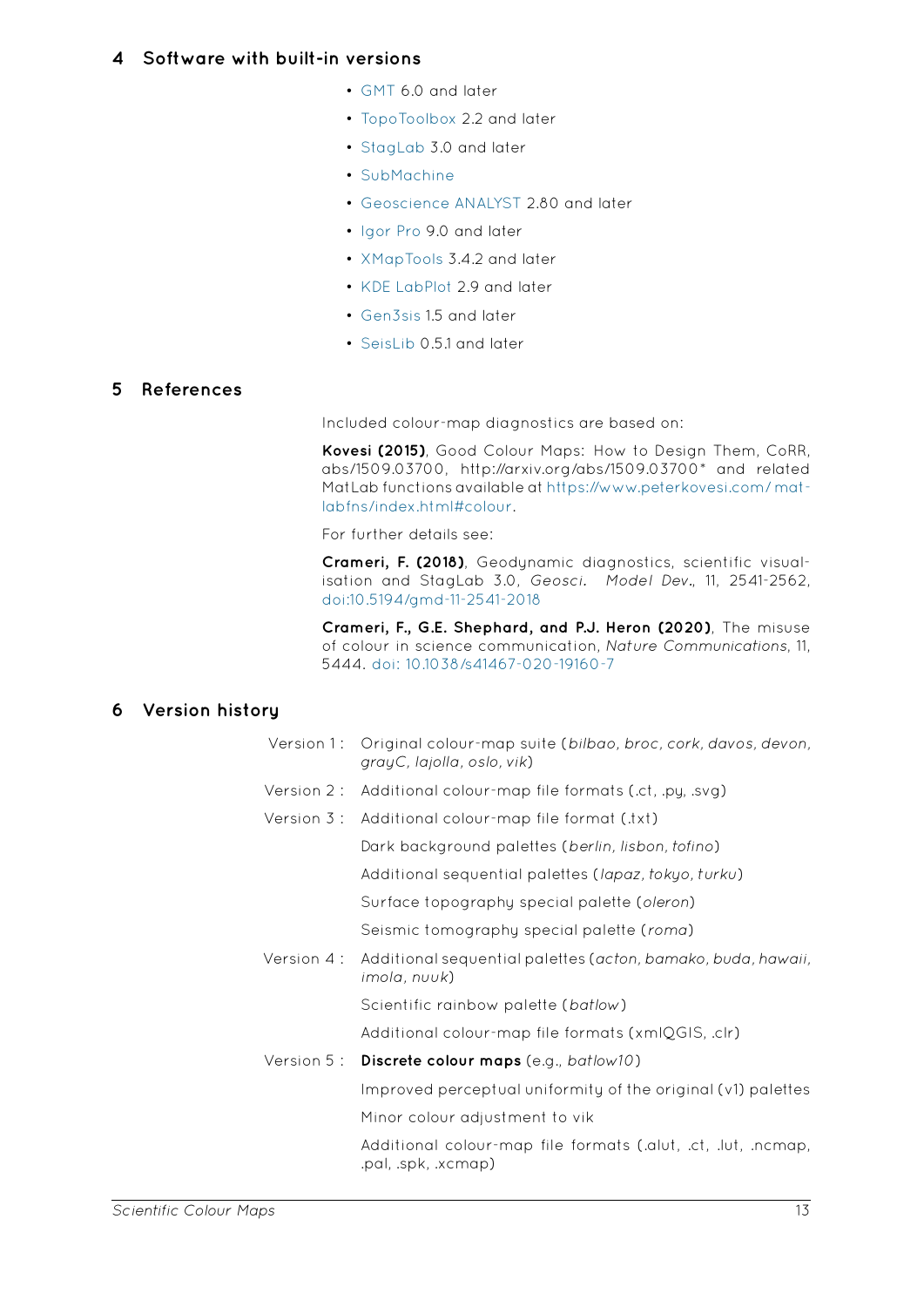Version 6 : **Categorical colour maps** (*batlowS, devonS, davosS, osloS, lapazS, actonS, lajollaS, bilbaoS, grayCS, tokyoS, turkuS, bamakoS, nuukS, hawaiiS, budaS, imolaS*) **Cyclic colour maps** (*romaO, brocO, corkO, vikO*) Improved colour-map diagnostics for perceptual uniformity Additional colour-map file formats (.clm) Improved User guide

Change to MIT License

Version 7 : Additional diverging palettes (**bam, vanimo**) Additional cyclic palette (**bamO**) Additional multisequential palettes (**bukavu, fes**) **batlowW**: batlow with white ending **batlowK**: batlow with black ending *cork*: Improved lightness symmetry *roma*: Improved lightness symmetry More formats (e.g., .pal for OriginLab) Updated \_\_init\_\_.py to flip colour gradients by Tobias Staal New Python package by Callum Rollo

Colour map type and class flow chart

14 *Scientific Colour Maps*